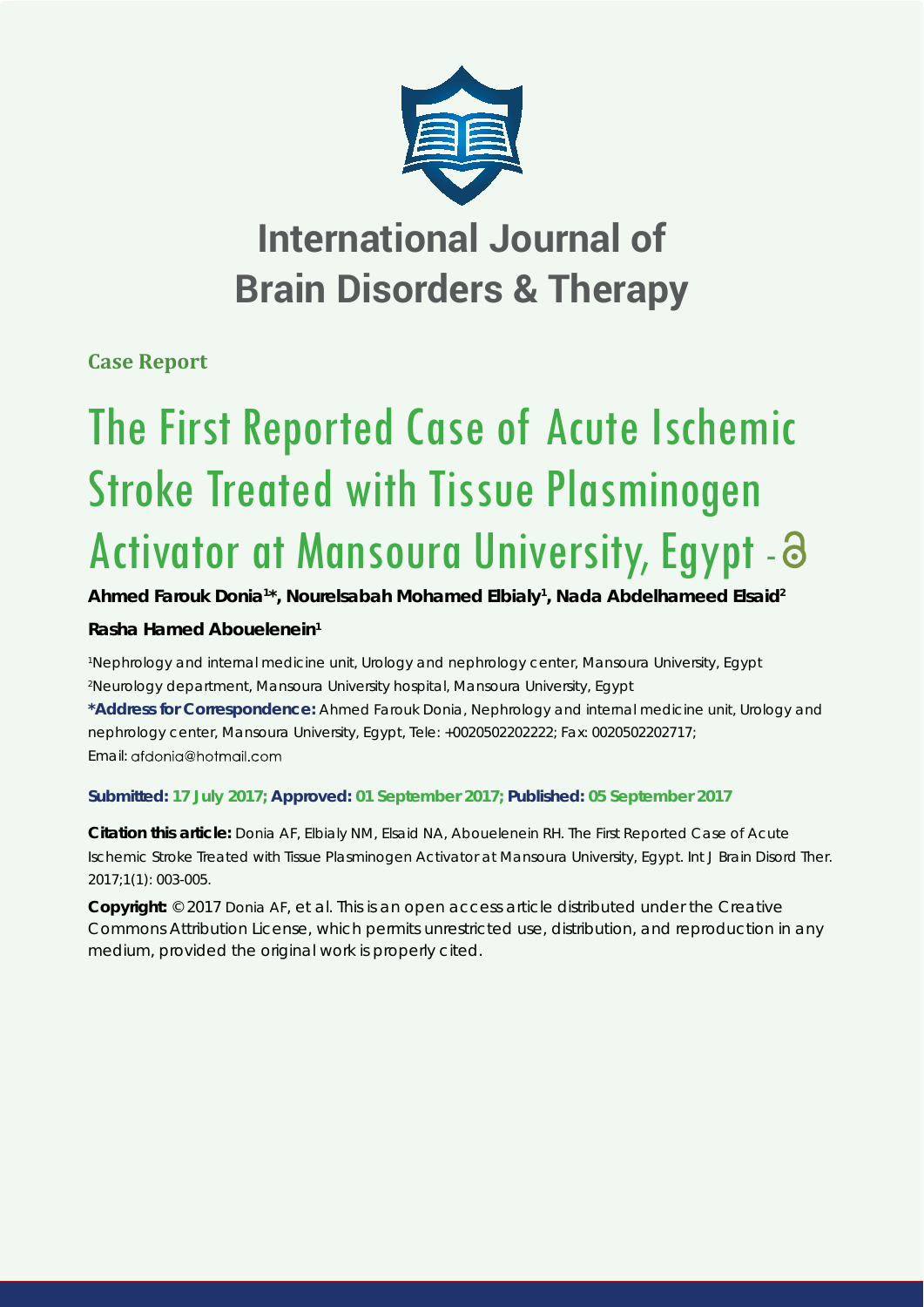#### **ABSTRACT**

Recombinant Tissue Plasminogen Activator (rt-PA) is the standard of care for treatment of acute ischemic stroke. Nevertheless, its widespread use in Egypt is hindered by many factors. We report on the first case of acute ischemic stroke to be treated with rt-PA at our University hospitals. She received rt-PA 4 hours and 20 minutes after the onset of symptoms despite the occurrence of stroke inside the hospital and the availability of rt-PA. The patient showed partial improvement after 3 months. We hope that public and medical staff awareness as well as our developing experience relative to treatment of acute ischemic stroke would improve over time allowing for avoidance of long-term suffering of these patients.

**Key words:** Acute- Ischemic stroke; Tissue plasminogen activator; Egypt

#### **INTRODUCTION**

Recombinant Tissue Plasminogen Activator (rt-PA) has become the standard of care for treatment of acute ischemic stroke according to well-defined criteria [1]. Nevertheless, its widespread use in Egypt is hindered by its high cost as well as the lack of on-time availability, stroke care units and public awareness. Hereby, we report on the first case of acute ischemic stroke to be treated with rt-PA at our University hospital.

#### **CASE REPORT**

On October 1st 2016, a 73-year old lady was admitted to our center for elective renal stone extraction. The patient was obese (body mass index = 38.5) with long-standing hypertension (controlled with beta blocker) yet fully independent and of good general condition.

During admission, she was clinically stable. She had no fever or dehydration. She did not receive prophylactic heparin as she was freely ambulant.

On the 4th day of hospital admission; before having any surgical intervention, the patient was referred from urology department to intensive care unit of our center at 10 am in view of acute onset left -sided weakness. Seven minutes later, non-contrast brain CT was performed and it was unremarkable.

Neurology department was urgently requested to assess the patient and the possibility of urgent rTPA administration. Repeated brain CT at 12.21 pm was also unremarkable with no evidence of cerebral hemorrhage.

On examination, blood pressure was 160/90 and pulse was regular at 65 beats per minute. The patient was conscious, oriented to time place and persons with Glasgow Coma Scale of 15. Nevertheless, she was found to have mild slurred speech, left upper motor neuron facial palsy and left hemi paresis. Muscle power was grade 2 and 3 for left upper and lower limbs respectively. NIH Stroke Scale was 8. The patient was diagnosed as a case of left -sided acute ischemic stroke.

Laboratory data showed: Serum creatinine 1 mg/dl, random blood sugar 181 mg/dl, hemoglobin 14.3 g/dl, platelets 244.000/μl, WBCs 14.000 /μl, INR 1.03 and normal liver function tests.

There was no past history of previous surgical operations within the past 3 months, trauma or seizures. After group discussion that involved neurology, ICU and urology teams as well as the patient and her family and, a decision was made to administer rt-PA. The total calculated rt-PA dose (body weight = 100 kg). A bolus dose of 9 mg was given 4 hours and 20 minutes after the onset of neurological symptoms followed by 81 mg as an infusion over 1 hour. At the start of therapy, blood pressure was 150/90. During the infusion period, vital signs were stable and no change was noticed in terms of neurological deficit or consciousness level.

The patient was monitored at ICU for 48 hours. Her clinical status and vital signs remained stable and there was no evidence of bleeding. Follow up brain CT 24 hours after rTPA infusion did not show any changes compared to the earlier imaging. She was maintained on aspirin, statin, beta blocker and vincamine. The patient was referred to neurology department and was discharged 4 days later with the same neurological deficit.

The patient was followed up one month later (November 3rd 2016). She was clinically stable yet there was no significant improvement of her neurological deficit. Her modified Rankin Scale was 4 (moderately severe disability; the patient is unable to attend to own bodily needs without assistance and is unable to walk unassisted).

The patient was reassessed on December 26th 2016 (3 months after onset of stroke). Her neurological deficit showed some improvement. Her modified Rankin Scale has become 3 (moderate disability; the patient requires some help but able to walk unassisted).

#### **DISCUSSION**

Due to the unavailability of rt-PA in our locality and the strict time frame for its use in acute ischemic stroke, a single rt-PA dose has been made available in stock at our center since 2013. Our patient is not only the first case with acute ischemic stroke to be treated with rt-PA at our center but also the first to be reported across all other University centers and hospitals of our Governorate.

The delay in starting rt-PA (4hours and 20 minutes) was partially due to the relative lag in the calling system between our specialized center and the mother University hospital as well as the lack of previous experience which caused some hesitation among teams of different specialties involved in our patient care.

Although the benefit of rt-PA is well established, only 3- 5% of patients with acute ischemic stroke in the United States receive this treatment  $[2,3]$ . The most common exclusion for  $rt$ -PA is failure to arrive at the hospital in time, with only 22%-31% of patients presenting to an emergency department within 3 hours from symptom onset [4,5].

Our case received rt-PA 4 hours and 20 minutes after the onset of symptoms. Although, the US Food and Drug Administration label states that treatment should be initiated only within 3 hours after the onset of stroke symptoms (based on the original National Institute of Neurologic Diseases and Stroke trial), the new statement of American Heart Association/ American Stroke Association (AHA/ASA) recommends that "Intravenous rt-PA treatment in the 3- to 4.5-hour time window is also recommended for those patients younger than